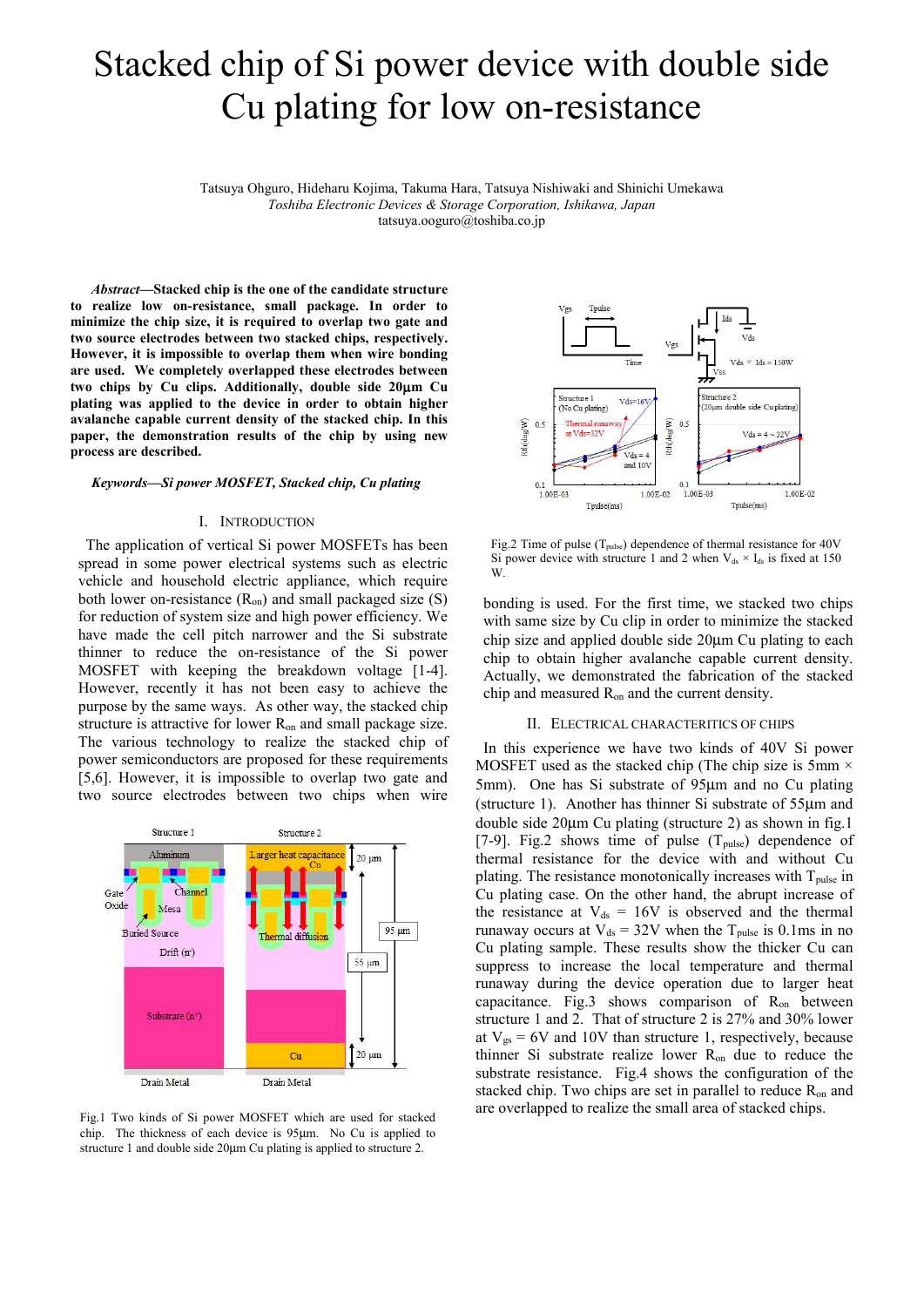

Fig.3 Comparison of R<sub>on</sub> between structure 1 and 2. That of structure 2 is 27% lower at  $V_{gs} = 6V$  and 30% lower at  $V_{gs} = 10V$ than structure 1 due to thinner Si substrate.



Fig.4 The sample configuration for setting two chips in parallel to reduce Ron. These chips are overlapped to realize the small area of stacked chips.

### III. SAMPLE FABRICATION FOR THE STACKING

Fig.5 shows the process flow of the stacked chip structure by using Cu clips and DBC substrate.

After solder is deposited on a DBC substrate, first device chip is mounted on DBC substrate with the drain down (fig.5-a). After solder is deposited on gate and source electrode of first device chip (fig.5-b), two Cu clips are set on the gate and source electrode, respectively (fig.5-c). After solder is deposited on these Cu clips which connect to the gate and source (fig.5-d), second device chip with the same structure as the first device chip is stacked on a bottom chip with the drain on top. At this stage, each gate and source electrode of two device chips are connected by solder and Cu clip (fig.5-e). After solder is deposited on the drain electrode of the second device chip, a Cu clip is set on the electrode in order to connect drain of the first device chip. This Cu clip is connected to DBC substrate which connects to the drain of first device chip (fig.5-f). After that melting process is carried out to melt the solder and to strengthen adhesion force between each electrode and Cu clips.

In this process, it is possible to overlap two gate and two source electrodes between two chips completely because not wire bonding but Cu clips are used. As a result, the minimum size of the stacked chip can be realized.



a) A device chip is mounted on a DBC substrate with drain down.



b) Solder is deposited on the gate and source electrode.



c) Two Cu clips are set on the gate and source electrode with solder.



d) Solder is deposited on Cu clips to connect to the gate and source electrode





e) Another chip with the same structure is set on the solder with drain on top. Each gate and source of two chips is connected.



f) A Cu clip is set on another chip with solder to connect to the drain of mounted device.

Fig.5 The process flow to fabricate stacked chip structure.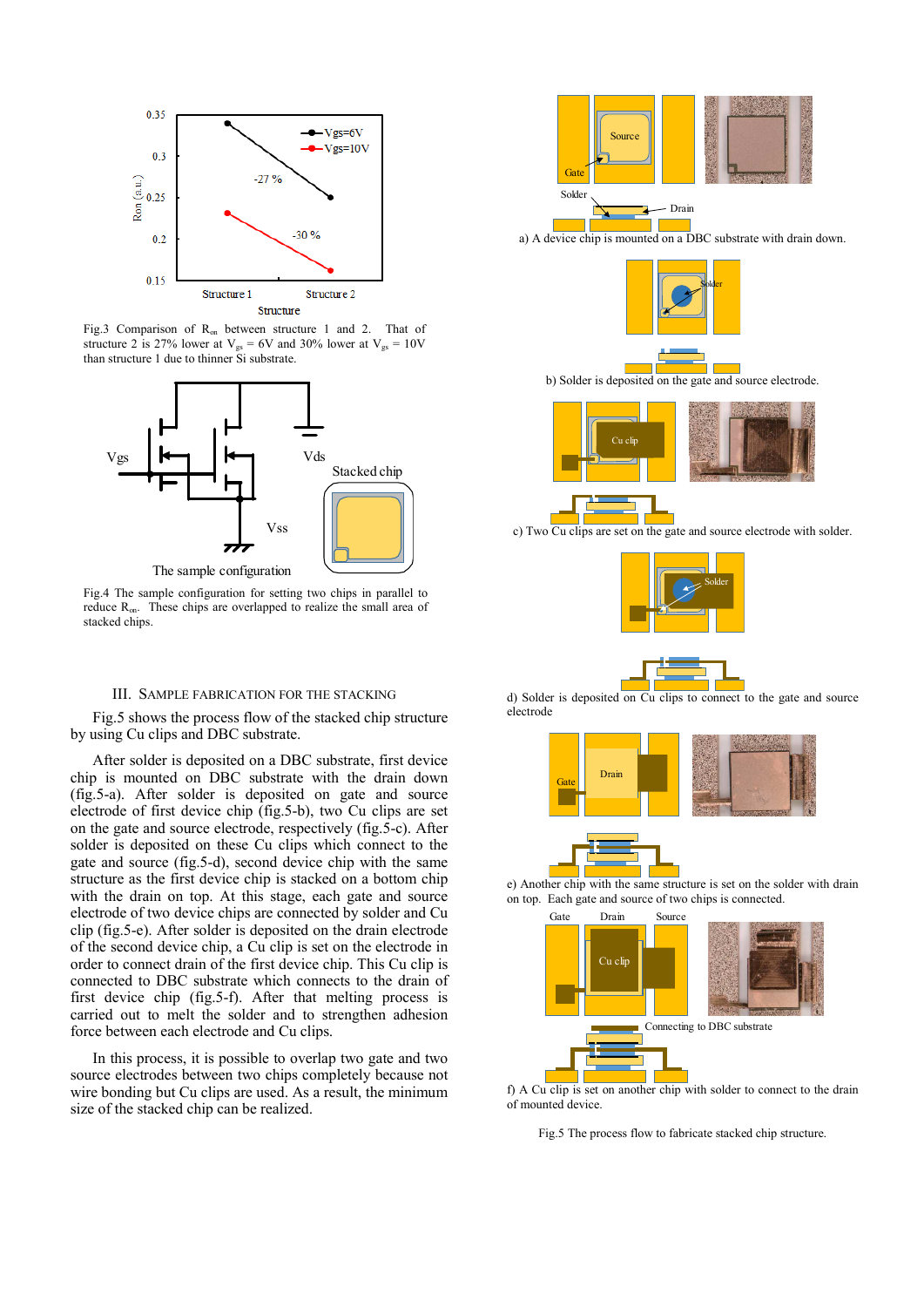# *A. On resistance (Ron)*



Fig.6 R<sub>on</sub> measurement results of single and stacked chip for structure 1 and 2. Each value is normalized by MOSFET's Ron of structure 1. The calculated Cu clip resistance is used to estimate MOSFET's R<sub>on</sub>

Fig.6 shows R<sub>on</sub> measurement results of the stacked chip fabricated by process flow as show in fig.5. We also measured  $R_{on}$  of a single chip fabricated by using the same Cu clips used in the stacked chip fabrication. Each value of  $R_{on}$  is normalized by intrinsic  $R_{on}$  of the MOSFET of structure 1 and the calculated Cu clip resistance is used to estimate the MOSFET's Ron. The MOSFET's Ron is 47% and 41% lower than that of single chip for structure 1 and 2, respectively. However, the total resistance of stacked chip is only 22% and 17% lower for structure 1 and 2 because the ratio of Cu clip resistance is larger comparing with the intrinsic Ron in 40V Si power MOSFET. Fig.7 shows the ratio of MOSFET and Cu clip resistance of single chip for various breakdown voltage MOSFETs when the Si substrate is 95µm, no Cu plating (Structure 1) and the chip size is 25mm<sup>2</sup> and 5mm<sup>2</sup> . The resistance occupied by Cu clip is a large proportion for 40V Si power MOSFET with 25mm<sup>2</sup> chip size. However, the ratio of the Cu clip resistance decreases as breakdown voltage becomes larger or the chip size becomes smaller because the MOSFET's R<sub>on</sub> increases. Fig.8 shows the ratio of decrease of total resistance in from a single chip to stacked chip. The ratio is only -22% for 40V Si power MOSFET, while that is -48% for 150V power device in 25mm<sup>2</sup> chip size. Additionally, the ratio is -33% and -49% for 40V and 150V Si power MOSFETs, respectively in 10mm<sup>2</sup> chip size. These results indicate the



Fig.7 The ratio of MOSFET and Cu clip resistance of assembled single chip for various breakdown voltage when the Si substrate is 95 $\mu$ m and the chip size is 25mm<sup>2</sup> and 5mm<sup>2</sup>.



Fig.8 The ratio of decrease of total resistance in from a single chip to stacked chip. These results indicate the stacking technology is significantly useful for larger breakdown voltage device or small chip size in order to reduce Ron.

stacking technology is significantly useful for larger breakdown voltage device or small chip size in order to reduce Ron.

### *B. Avalanche capable current density*